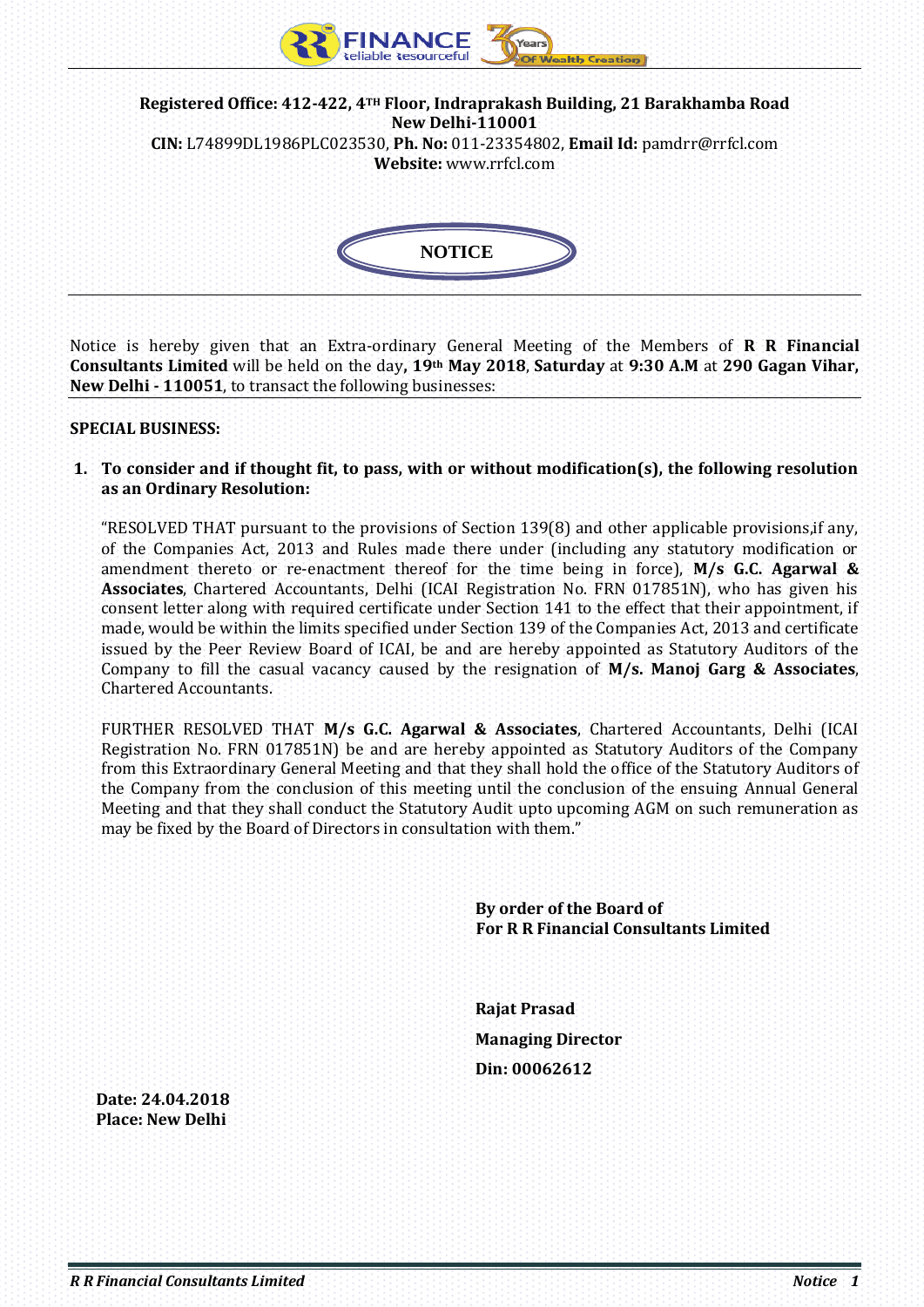

## **NOTES:**

- **1.** The Explanatory Statement pursuant to Section 102 of the Companies Act, 2013, which sets out details relating to Special Business at the meeting, is annexed hereto.
- **2. A member entitled to attend and vote at the Extra Ordinary general meeting ("the meeting") is entitled to appoint one or more proxies to attend and vote instead of himself/ herself and such need not be a member of the company.** Pursuant to the provisions of section 105 of the companies act, 2013, a person can act as a proxy on behalf of not more than fifty members and holding in the aggregate not more than ten percent of the total share capital of the Company. Members holding more than 10% of the total share capital of the Company may appoint a single person as proxy, who shall not act as a proxy for any other member. The instrument of the proxy, in order to be effective, should be deposited at the registered office of the company, duly completed and signed, not later than 48 hours before the commencement of the meeting. A proxy form is annexed to this report.
- **3.** As a measure of economy, copies of Notice will not be distributed at the venue of the Extra Ordinary General Meeting. Members are requested to bring their attendance slip along with their copy of Notice to the meeting.
- **4.** Corporate members intending to send their authorised representatives to attend the Meeting are requested to send to the Company a certified copy of the Board Resolution authorising their representative to attend and vote on their behalf at the Meeting.
- **5.** Proxies should bring their copy of the Notice for reference at the meeting and also the attendance slip duly filled in for attending the meeting.
- **6.** Members desirous of appointing their nominee for the shares held by them may apply in the nomination form (Form 2B) in duplicate. Members are informed that in case of joint holders attending the meeting, only such joint holder who is first in the order of names will be entitled to vote.
- **7.** A Member receive an email from **cs@rrfcl.com** (for members whose Email IDs are registered with the Company's Registrar and Transfer Agent i.e. **M/s Link Intime India Private Limited**.

## **8. VOTING THROUGH ELECTRONIC MEANS:**

- 1. In compliance with the provisions of Sections 108 of the Companies Act, 2013 read with Rule 20 of the Companies (Management and Administration) Rules, 2014 as amended by the Companies (Management and Administration) Amendment Rules, 2015 and Regulation 44 of SEBI (Listing Obligation and Disclosure Requirements) Regulations, 2015, the Company is pleased to provide members facility to exercise their right to vote on resolutions proposed to be considered at the Extra Ordinary General Meeting (EGM) by electronic means and the business may be transacted through e-Voting Services. The facility of casting the votes by the members using an electronic voting system from a place other than venue of the EGM ("remote e-voting") will be provided by *Central Depository Services Limited* **(CDSL).**
- 2. The facility for voting through ballot paper shall be made available at the EGM and the members attending the meeting who have not cast their vote by remote e- voting shall be able to exercise their right at the meeting through ballot paper.
- 3. The members who have cast their vote by remote e-voting prior to the EGM may also attend the EGM but shall not be entitled to cast their vote again.

#### **The instructions for e-voting are as follows:**

(1) The voting period begins on **16th May, 2018 at 9.00 A.M** and ends on **18th May, 2018 at 6.00 P.M** During this period shareholders' of the Company, holding shares either in physical form or in dematerialized form, as on the cut-off date **12th May, 2018** may cast their vote electronically. The e-voting module shall be disabled by CDSL for voting thereafter.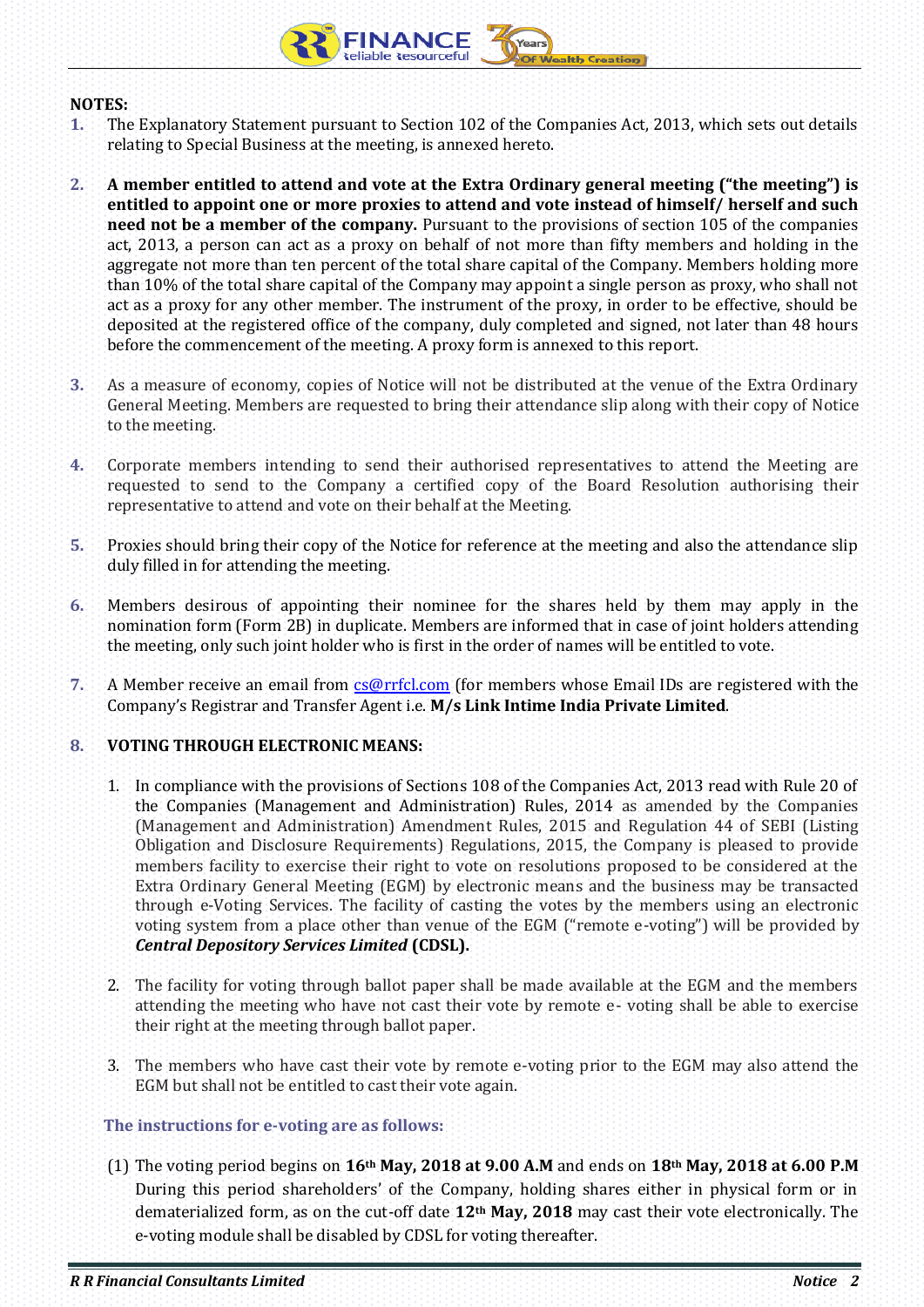

- (2) Launch internet browser by typing the following URL: [www.evotingindia.com](http://www.evotingindia.com/)**.**
- (3) Click on shareholders
- (4) Now Enter the login credentials as follows:

| ∣∶User – ID | For Members holding shares in Demat Form:-                                                                |  |
|-------------|-----------------------------------------------------------------------------------------------------------|--|
|             | a) For CDSL : 16 digits beneficiary ID,<br>b) For NSDL: 8 Character DP ID followed by 8 Digits Client ID, |  |
|             | Members holding shares in Physical Form enter Folio Number<br>registered with the Company                 |  |

- (5) Next enter the Image Verification as displayed and Click on Login
- (6) If you are holding shares in demat form and had logged on to **www.evotingindia.com** and voted on an earlier voting of any company then your existing password is to be used.
- (7) If you are a first time user follow the steps given below:

| For Members holding shares in Demat Form and Physical Form |                                                                                                                                                                                                                                                                                                                                                                        |  |  |
|------------------------------------------------------------|------------------------------------------------------------------------------------------------------------------------------------------------------------------------------------------------------------------------------------------------------------------------------------------------------------------------------------------------------------------------|--|--|
| <b>PAN</b>                                                 | Enter your 10 digit alpha-numeric *PAN issued by Income Tax Department<br>(Applicable for both demat shareholders as well as physical shareholders)<br>• Members who have not updated their PAN with the Company/Depository<br>Participant are requested to use the sequence number which is printed on Postal<br>Ballot / Attendance Slip indicated in the PAN field. |  |  |
| <b>DOB</b>                                                 | Enter the Date of Birth as recorded in your demat account or in the company records for<br>the said demat account or folio in dd/mm/yyyy format                                                                                                                                                                                                                        |  |  |
| <b>BANK</b><br><b>DETAILS</b>                              | Enter the Dividend Bank Details as recorded in your demat account or in the company<br>records for the said demat account or folio.<br>• Please enter the DOB or Bank Details in order to login. If the details are not recorded<br>with the depository or company please enter the member id / folio number in the<br>Dividend Bank details field as mentioned above  |  |  |

- (8) After entering these details appropriately, click on **"SUBMIT"** tab.
- (9) Members holding shares in physical form will then directly reach the Company selection screen. However, members holding shares in demat form will now reach **'Password Creation'** menu wherein they are required to mandatorily enter their login password in the new password field. Kindly note that this password is to be also used by the demat holders for voting for resolutions of any other company on which they are eligible to vote, provided that company opts for e-voting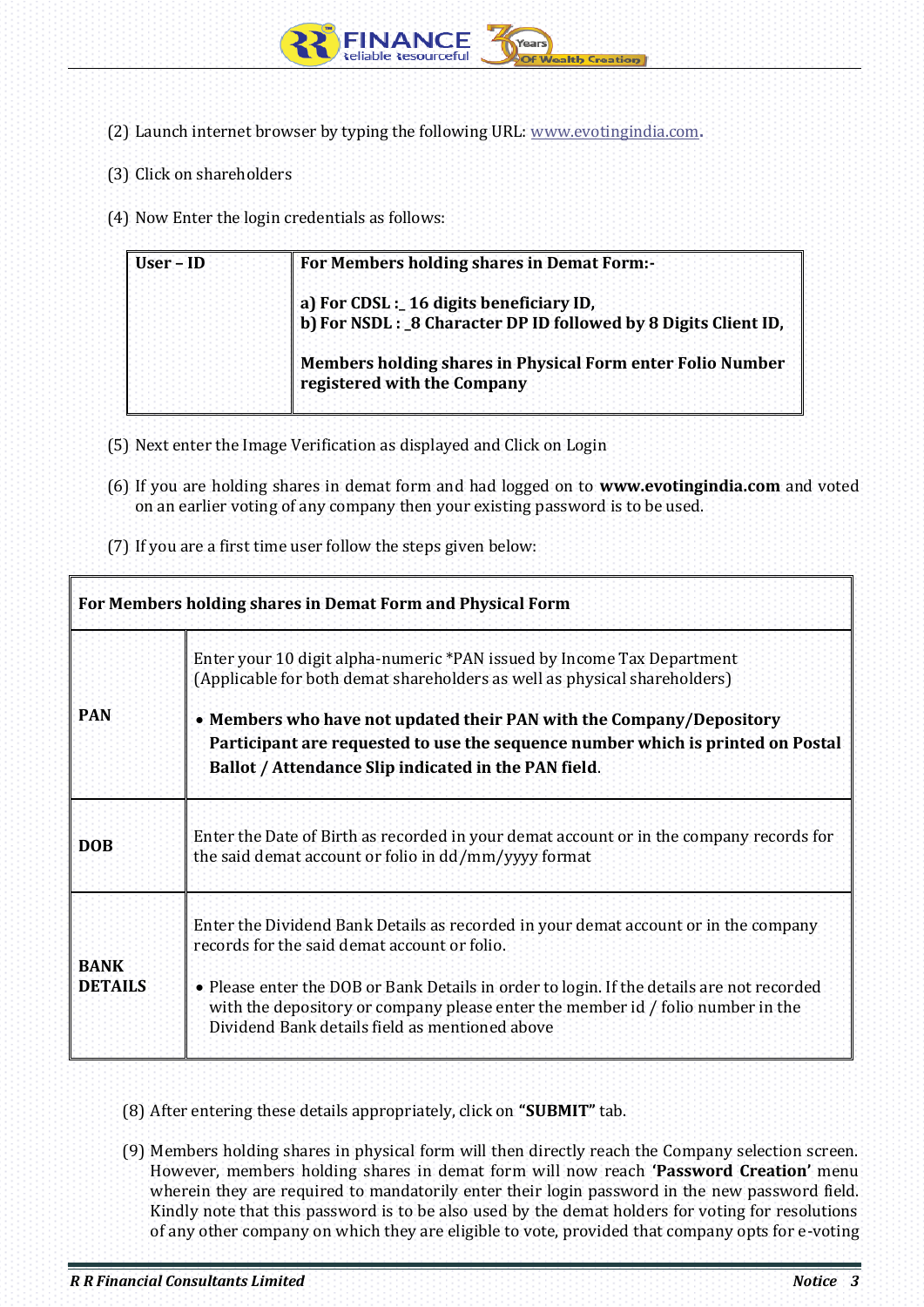through CDSL platform. It is strongly recommended not to share your password with any other person and take utmost care to keep your password confidential.

- (10)For Members holding shares in physical form, the details can be used only for e-voting on the resolutions contained in this Notice.
- (11)Click on the EVSN for the relevant <**R R FINANCIAL CONSULTANTS LIMITED**> on which you choose to vote.
- (12)On the voting page, you will see "**RESOLUTION DESCRIPTION**" and against the same the option "YES/NO" for voting. Select the option YES or NO as desired. The option YES implies that you assent to the Resolution and option NO implies that you dissent to the Resolution.
- (13)Click on the **"RESOLUTIONS FILE LINK"** if you wish to view the entire Resolution details.
- (14)After selecting the resolution you have decided to vote on, click on **"SUBMIT"**. A confirmation box will be displayed. If you wish to confirm your vote, click on **"OK"**, else to change your vote, click on **"CANCEL"** and accordingly modify your vote.
- (15)Once you **"CONFIRM"** your vote on the resolution, you will not be allowed to modify your vote.
- (16)You can also take out print of the voting done by you by clicking on **"Click here to print"** option on the Voting page.
- (17) Note for Non-Individual Shareholders & Custodians:
	- Non-Individual shareholders (i.e. other than Individuals, HUF, and NRI etc.) and Custodians are required to log on to **www.evotingindia.com** and register themselves as Corporates and Custodians respectively
	- A scanned copy of the Registration Form bearing the stamp and sign of the entity should be emailed t[o helpdesk.evoting@cdslindia.com](mailto:helpdesk.evoting@cdslindia.com)**.**
	- After receiving the login details they should create compliance user using the admin login and password. The Compliance user would be able to link the depository account(s) / folio numbers on which they wish to vote.
	- The list of Shareholders should be mailed to helpdesk.evoting@cdslindia.com and on approval of the list they would be able to cast their vote.
	- A scanned copy of the Board Resolution and Power of Attorney (POA) which they have issued in favor of the Custodian, if any, should be uploaded in PDF format in the system for the scrutinizer to verify the same.
- (18)In case you have any queries or issues regarding e-voting, you may refer the Frequently Asked Questions ("FAQs") and e-voting manual available at [www.evotingindia.com](http://www.evotingindia.com/) under help section or write an email t[o helpdesk.evoting@cdslindia.com.](mailto:helpdesk.evoting@cdslindia.com)
- (19)Members holding multiple folios/ demat accounts shall choose the voting process separately for each of the folios/ demat accounts.
- (20)Voting has to be done for item of the Notice. In case you do not desire to cast your vote on any specific item it will be treated as abstained
- **Other Instructions**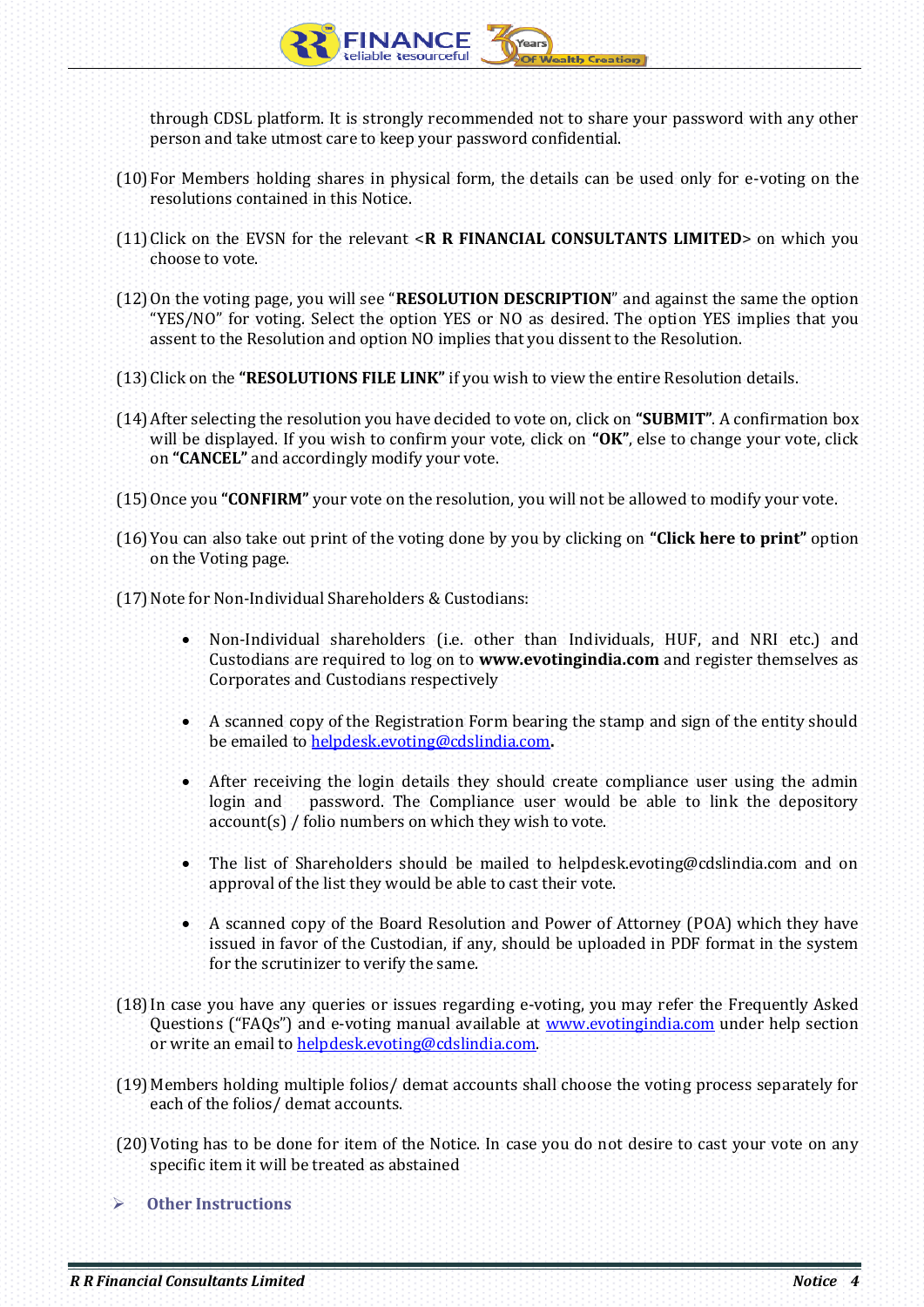- i) The E-voting period commences on **16th May, 2018 at 9.00 a.m.** and ends on **18th May, 2018 at 6.00 p.m.** During this time Members of the Company, holding shares either in physical form or in dematerialized form as on **12th May, 2018** may cast their vote electronically. The e-voting module shall be disabled by **18th May, 2018 at 6.00 p.m.** for voting thereafter. Once the vote on a resolution is cast by the Member, he shall not be allowed to change it subsequently, further the members who have casted their vote electronically shall not be allowed to vote again at the EGM.
- ii) The voting rights of the Members shall be in proportion to the paid up value of their shares in the equity capital of the Company as on the cutoff date, being 1:1
- iii) **Mr. Sudhir Arya Proprietor of M/S Sudhir Arya & Associates**, Company Secretaries in Practice has been appointed for as the Scrutinizer for providing facility to the members of the Company to scrutinize the voting and remote e-voting process in a fair and transparent manner.
- iv) The Chairman shall, at the EGM, at the end of discussion on the resolutions on which voting is to be held, allow voting with the assistance of scrutinizer, by use of "Ballot Paper" for all those members who are present at the EGM but have not cast their votes by availing the remote evoting facility.
- v) The Scrutinizer shall after the conclusion of voting at the general meeting, will first count the votes cast at the meeting and thereafter unblock the votes cast through remote e-voting in the presence of at least two witnesses not in the employment of the Company and shall make, not later than two days of the conclusion of the EGM, a consolidated scrutinizer's report of the total votes cast in favour or against, if any, to the Chairman or a person authorized by him in writing, who shall countersign the same and declare the result of the voting forthwith.
- vi) The results on resolutions shall be declared at or after the EGM of the Company and the resolution will be deemed to be passed on the EGM date subject to receipt of the request number of votes in favour of the resolutions.
- vii) The Results declared along with the report of the Scrutinizer shall be placed on the website of the Company **(**[www.rrfcl.com](http://www.rrfcl.com/)**)** and on the CDSL's website **(**[https://evoting.cdslindia.com](https://evoting.cdslindia.com/)**)** immediately after the declaration of result by the Chairman or a person authorized by him in writing. The results shall also be immediately forwarded to the BSE Ltd Stock Exchange

## **Explanatory Statement:**

As required by Section 102 of the Companies Act, 2013 ("Act"), the following explanatory statement sets out all material facts relating to the business mentioned under Item No. 1 of the accompanying Notice.

# **Item No. 1**

**M/s Manoj Garg & Associates**, Chartered Accountants (Firm Registration No. 009684N) Delhi, have tendered their resignation from the position of Statutory Auditors due to merger with other accounting firm therefore he has expressed inability to act as Statutory Auditor of R R Financial Consultants Limited resulting into a casual vacancy in the office of Statutory Auditors of the Company as envisaged by section 139(8) of the Companies Act, 2013 ("Act"). Casual vacancy caused by the resignation of auditor can be filled by the shareholders in General Meeting within three months from the date of recommendation of the Board of Directors of the Company.

The Board of Directors of the Company recommended that **M/s G.C. Agarwal & Associates**, Chartered Accountants, Delhi (ICAI Registration No. FRN 017851N), be appointed as the Statutory Auditors of the Company to fill the casual vacancy caused by the resignation of **M/s Manoj Garg & Associates**, Chartered **Accountants**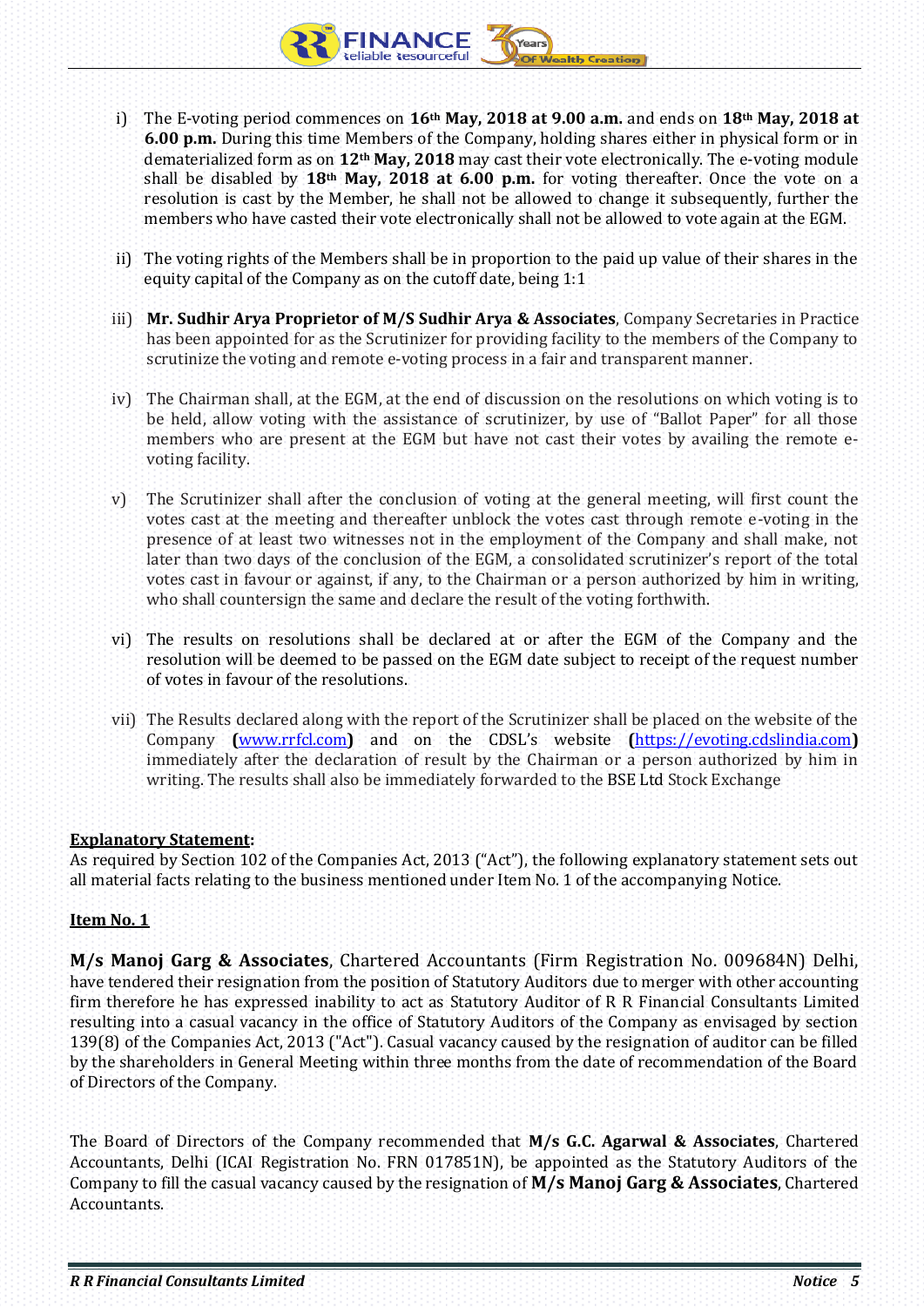

**M/s G.C. Agarwal & Associates**, Chartered Accountants, Delhi (ICAI Registration No. FRN 017851N) have conveyed their consent to be appointed as the Statutory Auditors of the Company along with a confirmation that, their appointment, if made by the members, would be within the limits prescribed under the Companies Act, 2013.

Accordingly, Ordinary Resolution is submitted to the meeting for the consideration and approval of members.

None of the Directors, Key Managerial Persons or their relatives, in any way, concerned or interested in the said resolution.

|                                      | By order of the Board of<br>For R R Financial Consultants Limited |
|--------------------------------------|-------------------------------------------------------------------|
|                                      | Rajat Prasad<br><b>Managing Director</b>                          |
|                                      | Din: 00062612                                                     |
| Date: 24.04.2018<br>Place: New Delhi |                                                                   |
|                                      |                                                                   |
|                                      |                                                                   |
|                                      |                                                                   |
|                                      |                                                                   |
|                                      |                                                                   |
|                                      |                                                                   |
|                                      |                                                                   |
|                                      |                                                                   |
|                                      |                                                                   |
|                                      |                                                                   |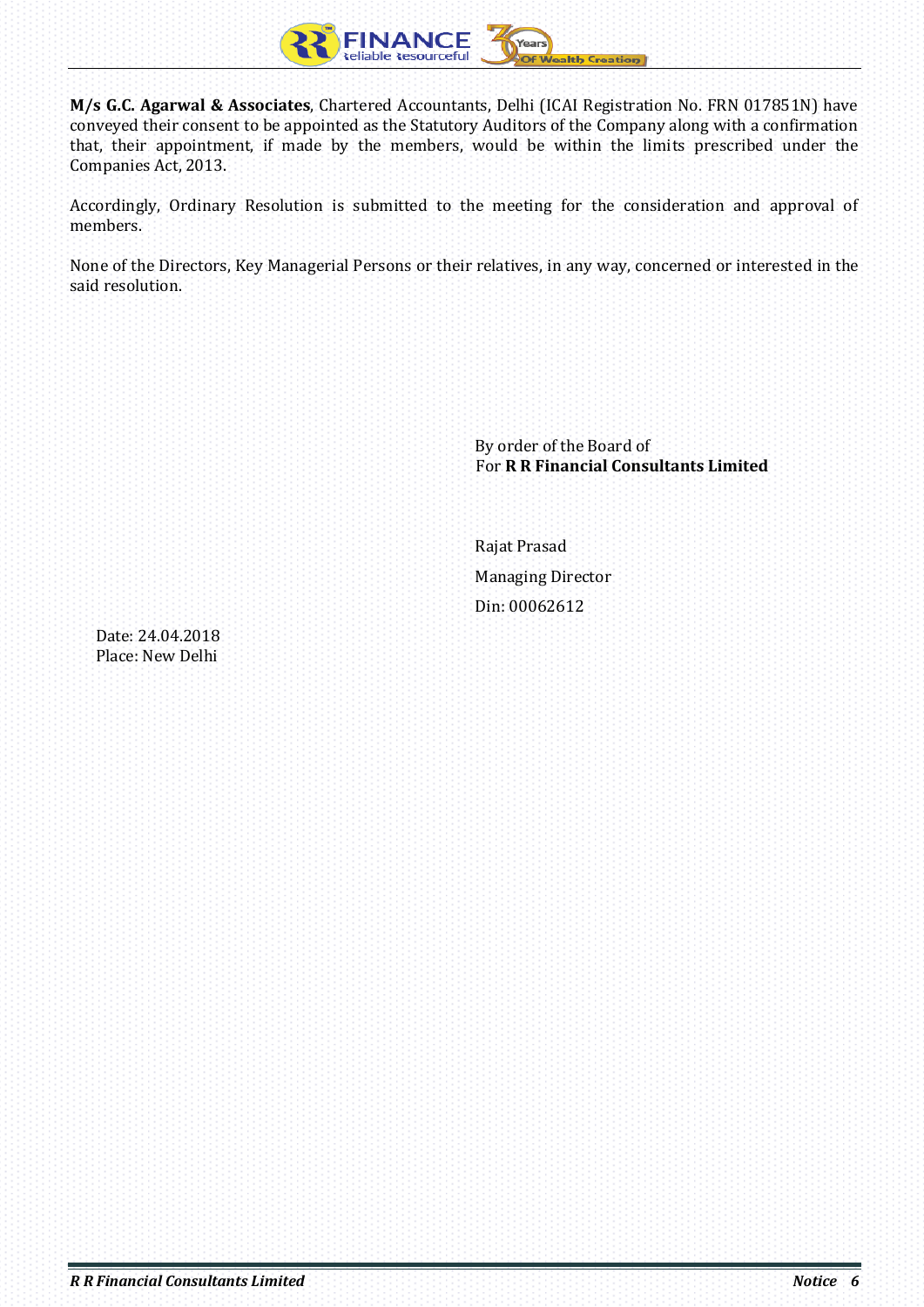

# **VENUE OF EGM**

| <b>Extra Ordinary General Meeting</b> | Day: Saturday                              |
|---------------------------------------|--------------------------------------------|
|                                       | Date: 19th May, 2018                       |
|                                       | Time: 9: 30 A.M.                           |
|                                       | Venue: 290 Gagan Vihar, New Delhi - 110051 |
|                                       |                                            |